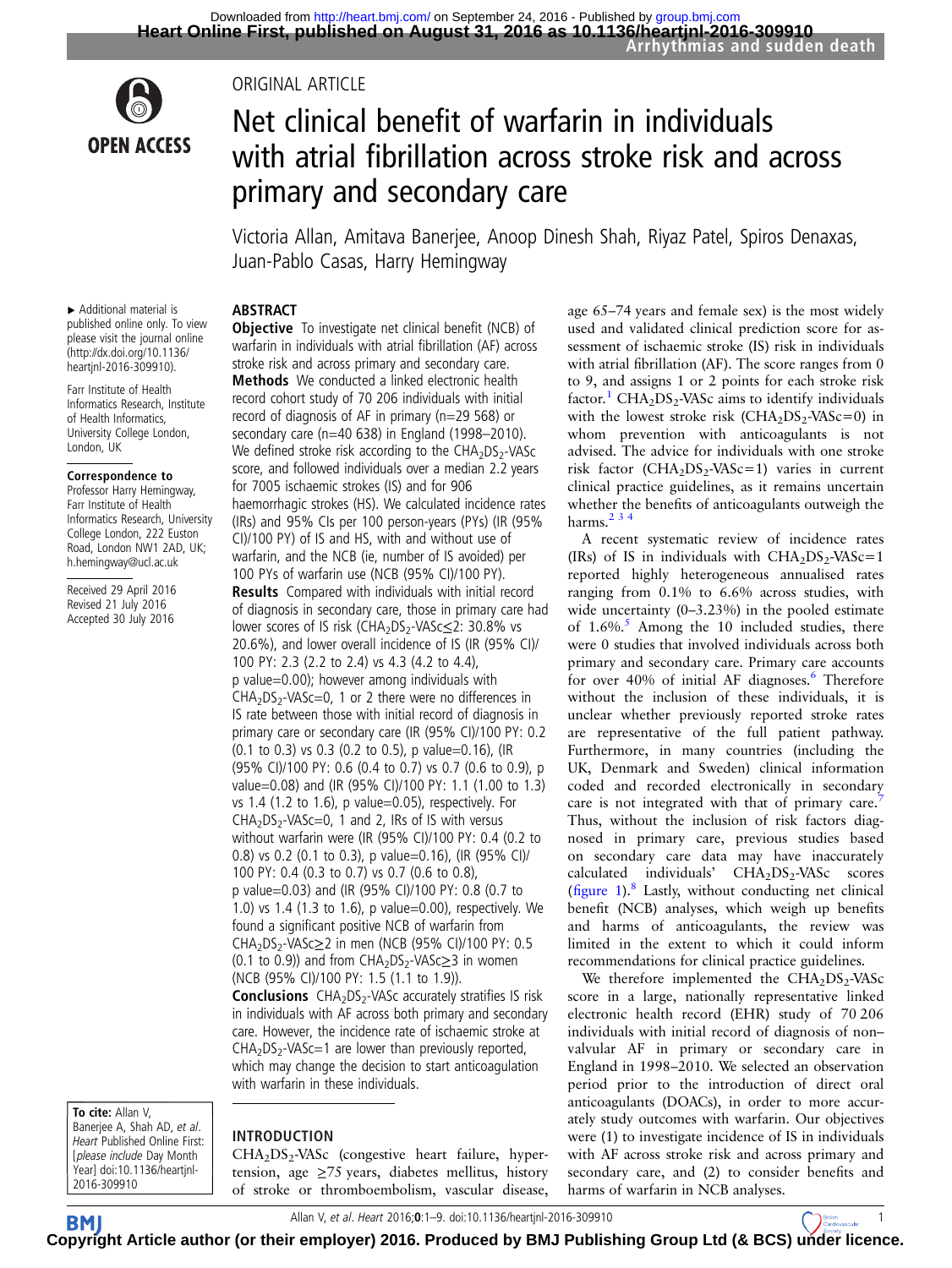<span id="page-1-0"></span>

Figure 1 Example of one patient's actual pathway and how information is captured in primary care and secondary care records. This illustrates how lack of integration of primary and secondary care information may lead to underestimation of CHA<sub>2</sub>DS<sub>2</sub>-VASc scores. Patient interactions occurring in primary and secondary care are colour-coded green and blue, respectively. +1 indicates scoring of one CHA<sub>2</sub>DS<sub>2</sub>-VASc risk factor point. As shown, this patient has CHA2DS2-VASc=1 based on secondary care records only, CHA2DS2-VASc=2 based on primary care records only, but is truly CHA2DS2-VASc=3 based on integrated primary and secondary care records. INR, International Normalised Ratio.

# METHODS

### Data sources

We used available data from the population-based CALIBER (ClinicAl research using LInked Bespoke studies and EHRs) study.[7](#page-7-0) CALIBER connects four national sources of EHRs in England, including a subset of primary care data from the Clinical Practice Research Datalink GP OnLine Database (CPRD GOLD),<sup>[9](#page-7-0)</sup> secondary care data from Hospital Episode Statistics  $(HES)$ ,<sup>[10](#page-7-0)</sup> data on admissions to hospital with an acute coronary syndrome from the Myocardial Ischaemic National Audit Project<sup>11</sup> and cause-specific mortality data from the Office of National Statistics (ONS).<sup>[12](#page-7-0)</sup> The denominator population comprises individuals captured in CPRD GOLD, who are represen-tative of the UK population in terms of gender, age, ethnicity<sup>[13](#page-7-0)</sup> and overall mortality.<sup>[14](#page-7-0)</sup> For this analysis we used CPRD GOLD, HES and ONS. CPRD GOLD is coded using Read clinical terms, $15$  and HES and ONS using the International Classification of Diseases V.10 (ICD–10).<sup>16</sup> A key objective of CALIBER is to facilitate transparent and reproducible research of these data through the publication of disease phenotypes and tools to support statistical analysis, and these can be found freely available at caliberresearch.org. CALIBER research has been shown to replicate known and discover new associations with risk factors for the onset of disease.<sup>[17](#page-7-0)-20</sup>

#### Selection of individuals with non-valvular AF

We used the previously reported CALIBER phenotype algorithm for AF to identify all individuals with a diagnosis in primary or secondary care between 1998 and 2010.<sup>[6](#page-7-0)</sup> The algorithm includes primary and secondary care (main and subsidiary) recorded diagnoses, and inferred diagnoses based on warfarin prescriptions without prior thromboembolic disease. In order to define non-valvular AF we then excluded individuals with a record of mitral valve disease, rheumatic mitral regurgitation, and prosthetic mitral, aortic or unspecified valve replacements, $21$ based on 45 Read codes, 9 ICD–10 codes and 11 operation and procedure codes (see online [supplementary table](http://dx.doi.org/10.1136/heartjnl-2016-309910) S1 for the code list).

#### CHA<sub>2</sub>DS<sub>2</sub>-VASc

We generated baseline  $CHA<sub>2</sub>DS<sub>2</sub>$ -VASc scores for each individual by assigning 1 or 2 points for each stroke risk factor. Risk factors were defined according to existing CALIBER phenotypes (available at caliberresearch.org), which use all available clinical information across the linked primary and secondary care records. In brief, age and sex were obtained from general practice registration information; congestive heart failure, diabetes mellitus (types I, II and unclassified), history of stroke or thromboembolism (stroke, transient ischaemic attack or systemic embolism), and vascular disease (myocardial infarction (MI) or peripheral artery disease (PAD)) from clinical diagnosis codes; and hypertension from diagnosis codes, two or more values of systolic or diastolic blood pressure measurements above UK diagnostic thresholds of  $140/90$  mm Hg,<sup>[22](#page-8-0)</sup> or through repeat prescriptions for blood pressure lowering medications.

#### Warfarin

We considered warfarin use throughout the entire study period and extracted information on prescriptions and international normalised ratio (INR) tests from primary care records. Prescriptions data include drug type and date of administration but do not have information on pharmacy collections. Individuals were considered to be using warfarin continuously during follow-up if a prescription or INR test was administered every 30 days. This allowed each individual's follow-up time to be divided into periods with and without use of warfarin.<sup>[23](#page-8-0)</sup>

#### Follow-up and end points

Individuals entered the study at their earliest coded diagnosis of AF during January 1998 and March 2010, provided they were aged 18 years and over and with a minimum of 1 year of continuous registration at a general practice with acceptable data recording standards. We followed individuals for clinical diagnoses of IS and unclassified strokes, and for haemorrhagic strokes (HSs) (intracerebral and subarachnoid haemorrhage) as recorded in primary or secondary care and mortality registry records. ISs and unclassified strokes were combined, as it has previously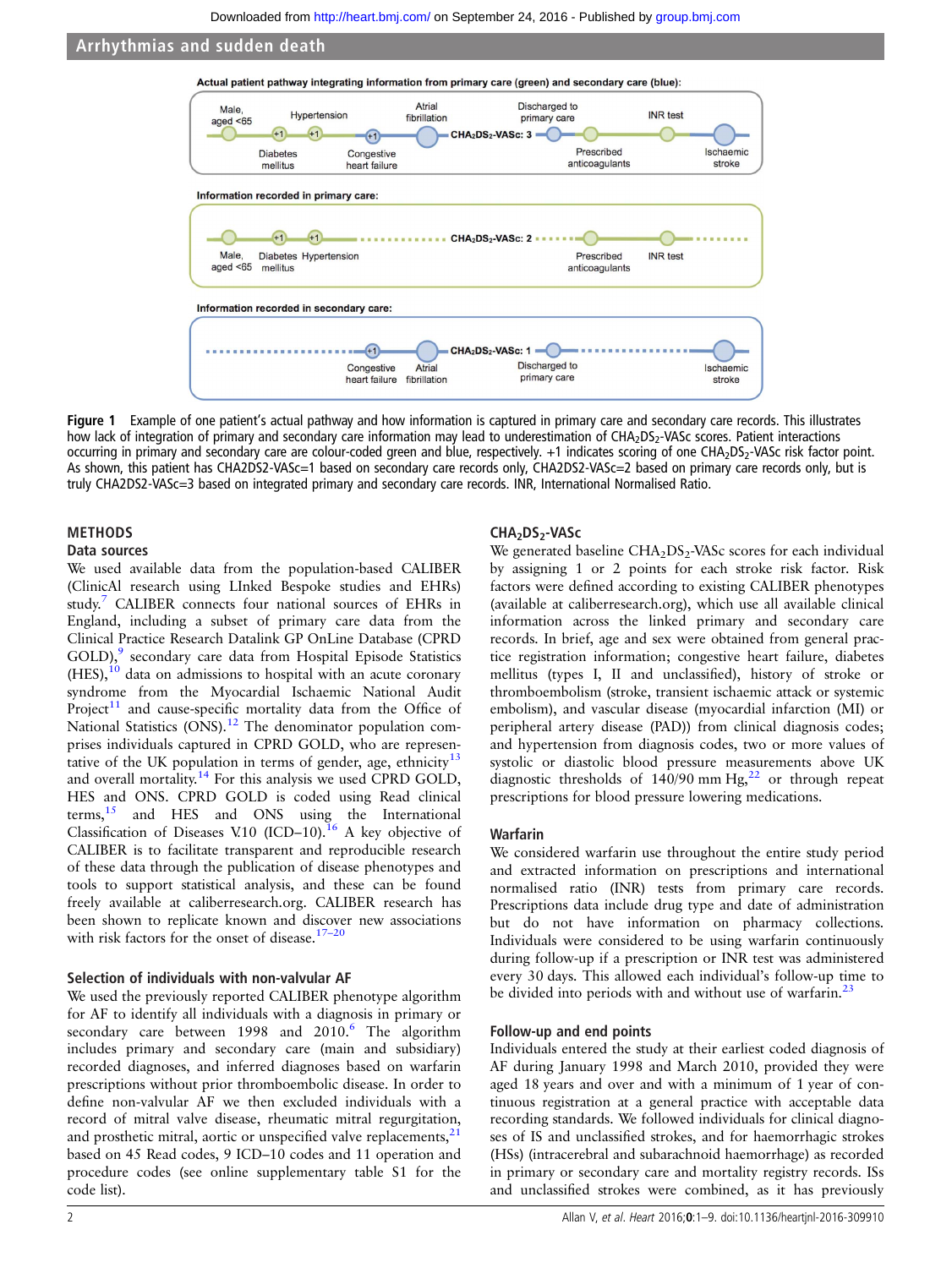been shown that  $87\%$  of all strokes are ischaemic.<sup>[24](#page-8-0)</sup> A clearance period of 2 weeks was imposed from date of recorded AF diagnosis, such that any stroke occurring during this time was attributed to baseline risk and not counted as an end point. The rationale is that AF is commonly first detected when an individual presents with a complication, such as stroke. $25$  Clearance periods are also imperative when analysing linked EHRs to avoid double counting, as the same event can be recorded more than once, and in multiple data sources. $26$  Total follow-up time for each individual was calculated as the number of days from the end of the clearance period to the point of censoring. Individuals were censored in the event of an IS or HS end point, death (from a cause other than a stroke end point), transfer out of general practice, or last date of data collection.

#### Data analysis

We compared baseline  $CHA<sub>2</sub>DS<sub>2</sub>$ -VASc risk factors in individuals with initial record of diagnosis in primary and secondary care using the Student's t-test or  $\chi^2$  test, and these are presented as proportions, means (SD) and medians (range, IQR), as appropriate. We assessed the completeness of recording  $CHA<sub>2</sub>DS<sub>2</sub>$ -VASc risk factors in each data source using absolute proportions, that is, number (%) of total cases captured in primary care records, and in secondary care records, compared with both data sources linked. We calculated IRs and 95% CIs per 100 person-years (PYs) (IR (95% CI)/100 PY) for IS and HS by dividing the number of end points by the accrued number of PYs. We assessed whether IRs were robust by comparing with estimates adjusted for propensity score quintiles. This accounts for whether individuals were more likely or less likely to receive treatment with warfarin. We conducted NCB analyses comparing number of ISs avoided, against number of HSs experienced per 100 PYs of warfarin use (NCB (95% CI)/100 PY). We used the formula: (IS ratewithout warfarin−IS ratewith warfarin)−1.5 (HS rate<sub>with warfarin</sub>−HS rate<sub>without warfarin</sub>), whereby a positive estimate indicates a treatment benefit, and a negative estimate indicates treatment harm. $27$  We regarded the NCB as significant if the 95% CI did not span both the positive and negative scales. All analyses were conducted in Stata/SE V.13 and figures were generated in R (V.3.2.0).

# RESULTS

### Population characteristics

#### Population overall

The overall study population comprised 70 206 individuals with non-valvular AF with median age of 77.9 years (range: 18.0– 108.7, IQR: 15.1), and median follow-up of 2.20 years (range: 0.03–12.2, IQR: 4.2). Of the individuals 34 286 (48.8%) were women, and 2486 (3.5%) had CHA<sub>2</sub>DS<sub>2</sub>-VASc=0, 5637 (8.0%) had  $CHA<sub>2</sub>DS<sub>2</sub>-VASc=1$  and 9339 (13.3%) had  $CHA<sub>2</sub>DS<sub>2</sub>-$ VASc=2. The mean (SD)  $CHA<sub>2</sub>DS<sub>2</sub>$ -VASc score of the overall population was 3.7 (1.8).

Individuals with initial record of diagnosis in primary versus secondary care

Of the individuals 29 568 (42.1%) had initial record of diagnosis of AF in primary care, and 40 638 (57.9%) had initial record of diagnosis in secondary care. Individuals with initial record of diagnosis in secondary care were older (median (IQR) age: 79.1 (15.0) years vs 76.5 (14.8) years), more likely to be female  $(50.1\% \text{ vs } 47.1\%)$  and were less likely to have CHA<sub>2</sub>DS<sub>2</sub>-VASc=0 (2.9% vs 4.4%), CHA<sub>2</sub>DS<sub>2</sub>-VASc=1 (6.6% vs 10.1%) or  $CHA<sub>2</sub>DS<sub>2</sub> - VASC = 2 (11.1% vs 6.6%) than those with initial$ record of diagnosis in primary care. The mean (SD)  $CHA<sub>2</sub>DS<sub>2</sub>$ -

VASc score among individuals with initial record of diagnosis of AF in primary care compared with secondary care was 3.3 (1.7) vs 4.0 (1.8). As [table 1](#page-3-0) shows, individuals with initial record of diagnosis in secondary care had a higher proportion of all  $CHA<sub>2</sub>DS<sub>2</sub>$ -VASc risk factors.

## Individuals with versus without use of warfarin

Of the individuals 30 067 (42.8%) underwent at least one period of warfarin use during follow-up; 50.1% of these had initial record of diagnosis in primary care (n=15 077) and 49.9% had initial record of diagnosis in secondary care (n=14 990). Individuals without use of warfarin were older (median (IQR) age: 80.7 (15.2) years vs 74.9 (13.4) years) and had a higher proportion of heart failure, but there was no difference in diagnosed hypertension, vascular disease (MI or PAD), diabetes and previous strokes, when compared with those with at least one period of warfarin use (see online [supplementary](http://dx.doi.org/10.1136/heartjnl-2016-309910) [table](http://dx.doi.org/10.1136/heartjnl-2016-309910) S2).

#### Men versus women

Women were older (median (IQR) age: 80.8 (13.3) years vs 74.9 (15.9) years) and had a higher proportion of heart failure, hypertension and previous strokes, while vascular disease (MI and PAD) and diabetes were more common in men (see online [supplementary table](http://dx.doi.org/10.1136/heartjnl-2016-309910) S3).

#### Completeness of risk factors and reclassification of CHA<sub>2</sub>DS<sub>2</sub>-VASc scores

The completeness of recording  $CHA<sub>2</sub>DS<sub>2</sub>$ -VASc risk factors in primary and secondary care records ranged from 40.4% to 73.7% complete in secondary care records, and from 69.1% to 99.0% in primary care records (see online supplementary table S4 and figure S1). Among individuals with initial record of diagnosis in secondary care, 975 (45.2%) were reclassified from  $CHA<sub>2</sub>DS<sub>2</sub> - VASC = 0$  to  $CHA<sub>2</sub>DS<sub>2</sub> - VASC \ge 1$  and 2172 (53.7%) from  $CHA_2DS_2-VASc=1$  to  $CHA_2DS_2-VASc\geq2$  when scores were calculated using linked primary–secondary care records. Only 15 (1.1%) individuals with initial record of diagnosis in primary care were reclassified from  $CHA<sub>2</sub>DS<sub>2</sub> - VASC = 0$  to CHA<sub>2</sub>DS<sub>2</sub>-VASc $\geq$ 1 and 81 (2.7%) from CHA<sub>2</sub>DS<sub>2</sub>-VASc=1 to  $CHA<sub>2</sub>DS<sub>2</sub>$ -VASc $\geq$ 2. For CHA<sub>2</sub>DS<sub>2</sub>-VASc scores calculated based on primary and secondary care records compared with both data sources linked, see online [supplementary table](http://dx.doi.org/10.1136/heartjnl-2016-309910) S5.

#### Stroke incidence

IS incidence in individuals with initial record of diagnosis in primary or secondary care

Seven thousand and five ISs occurred over 216 446 PYs, with IR (95% CI)/100 PY of 3.2 (3.2 to 3.3). Compared with individuals with initial record of diagnosis in secondary care, those in primary care had lower overall IS incidence (IR (95% CI)/ 100 PY: 2.3 (2.2 to 2.4) vs 4.3 (4.2 to 4.4), p value=0.00), however as fi[gure 2](#page-3-0) shows there were no differences in incidence at CHA<sub>2</sub>DS<sub>2</sub>-VASc=0 (IR (95% CI)/100 PY: 0.2 (0.1 to 0.3) vs 0.3 (0.2 to 0.5), p value=0.16), CHA<sub>2</sub>DS<sub>2</sub>-VASc=1 (IR (95%) CI)/100 PY: 0.6 (0.4 to 0.7) vs 0.7 (0.6 to 0.9), p value=0.08) or CHA<sub>2</sub>DS<sub>2</sub>-VASc=2 (IR (95% CI)/100 PY: 1.1 (1.00 to 1.3) vs 1.4  $(1.2 \text{ to } 1.6)$ , p value=0.05). IRs in individuals with initial record of diagnosis in primary or in secondary care across all  $CHA<sub>2</sub>DS<sub>2</sub>$ -VASc scores are provided in [table 2.](#page-4-0)

#### IS incidence by warfarin use

One thousand and fifteen (14.5%) ISs occurred over 59 006 PYs of warfarin use and 5990 (85.5%) over 157 439 PYs of no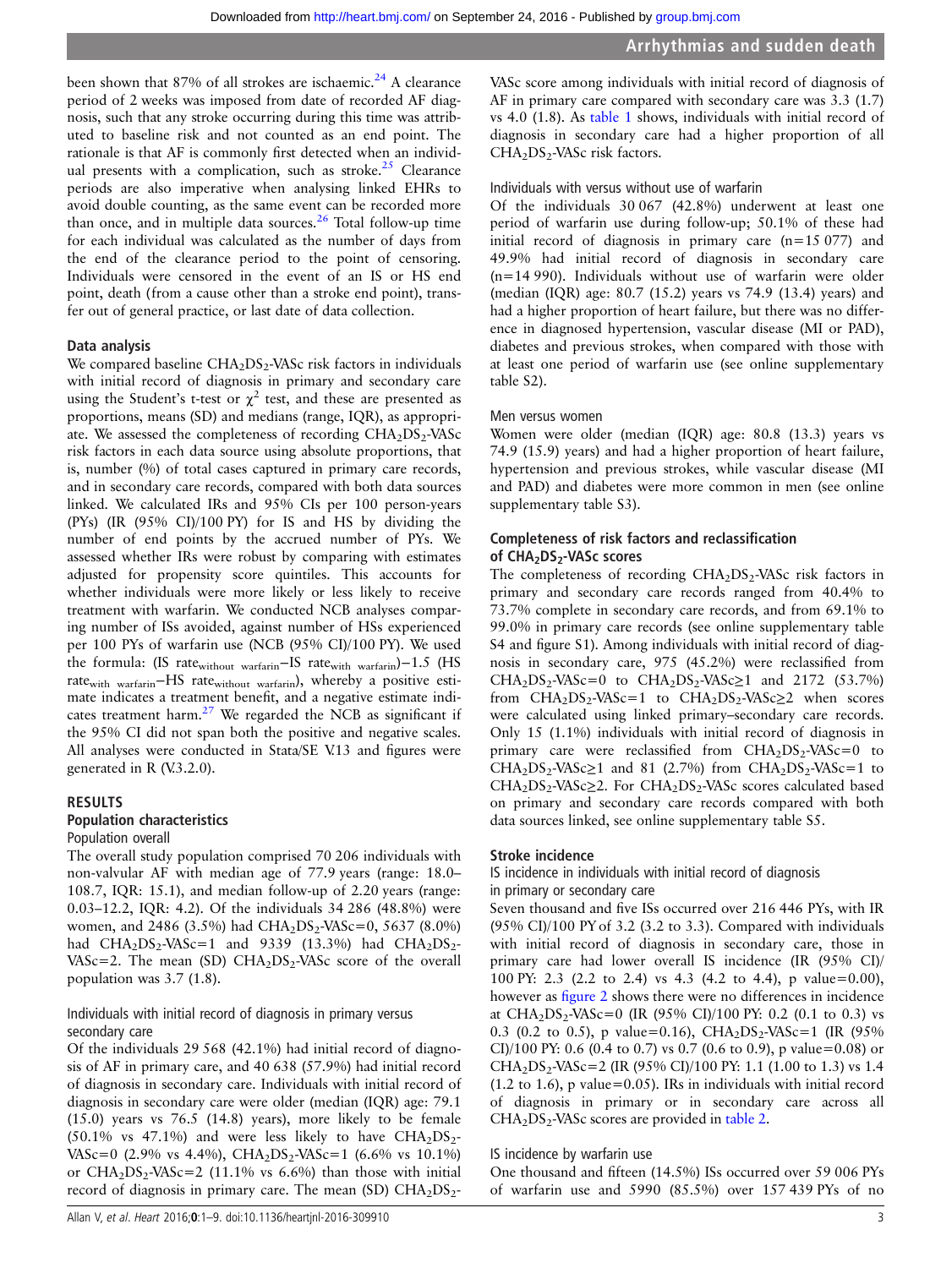<span id="page-3-0"></span>

|  | Table 1 Comparison of baseline CHA <sub>2</sub> DS <sub>2</sub> -VASc risk factors in individuals with initial record of diagnosis in primary or secondary care |  |  |  |  |  |  |  |  |  |  |  |  |  |  |
|--|-----------------------------------------------------------------------------------------------------------------------------------------------------------------|--|--|--|--|--|--|--|--|--|--|--|--|--|--|
|--|-----------------------------------------------------------------------------------------------------------------------------------------------------------------|--|--|--|--|--|--|--|--|--|--|--|--|--|--|

|                                                                      | Initial record of diagnosis    |          |                          |          |                                     |          |  |
|----------------------------------------------------------------------|--------------------------------|----------|--------------------------|----------|-------------------------------------|----------|--|
|                                                                      | <b>Primary care</b><br>29 5 68 |          | Secondary care<br>40 638 |          | <b>Population overall</b><br>70 206 |          |  |
| <b>Number of individuals</b>                                         | N                              | Per cent | N                        | Per cent | N                                   | Per cent |  |
| Congestive heart failure                                             | 4768                           | 16.1     | 12 664                   | 31.2     | 17 432                              | 24.8     |  |
| Hypertension                                                         | 23 946                         | 81.0     | 33 817                   | 83.2     | 57 763                              | 82.3     |  |
| Diagnosis                                                            | 16 616                         | 56.2     | 25 273                   | 62.2     | 41 889                              | 59.7     |  |
| Blood pressure medication                                            | 20 979                         | 71.0     | 30 164                   | 74.2     | 51 1 43                             | 72.9     |  |
| Blood pressure measures                                              | 17 281                         | 58.4     | 22 3 29                  | 55.0     | 39 610                              | 56.4     |  |
| Age $\geq$ 75 years <sup>2</sup>                                     | 16 318                         | 55.2     | 25 872                   | 63.7     | 42 190                              | 60.1     |  |
| <b>Diabetes</b>                                                      | 3316                           | 11.2     | 6673                     | 16.4     | 9989                                | 14.2     |  |
| Stroke/transient ischaemic attack/<br>systemic embolism <sup>2</sup> | 3887                           | 13.2     | 8938                     | 22.0     | 12 8 25                             | 18.3     |  |
| Vascular disease                                                     | 4049                           | 13.7     | 9783                     | 24.1     | 13 8 32                             | 19.7     |  |
| Myocardial infarction                                                | 2635                           | 8.9      | 6950                     | 17.1     | 9585                                | 13.7     |  |
| Peripheral vascular disease                                          | 1776                           | 6.0      | 3927                     | 9.7      | 5703                                | 8.1      |  |
| Age 65-74 years                                                      | 7744                           | 26.2     | 8552                     | 21.0     | 16 29 6                             | 23.2     |  |
| Sex category (female)                                                | 13 930                         | 47.1     | 20 35 6                  | 50.1     | 34 28 6                             | 48.8     |  |
| CHA <sub>2</sub> DS <sub>2</sub> -VASc scores                        |                                |          |                          |          |                                     |          |  |
| $\mathbf{0}$                                                         | 1305                           | 4.4      | 1181                     | 2.9      | 2486                                | 3.5      |  |
|                                                                      | 2972                           | 10.1     | 2665                     | 6.6      | 5637                                | 8.0      |  |
| 2                                                                    | 4820                           | 16.3     | 4519                     | 11.1     | 9339                                | 13.3     |  |
| 3                                                                    | 6663                           | 22.5     | 7107                     | 17.5     | 13 7 70                             | 19.6     |  |
| 4                                                                    | 7332                           | 24.8     | 9578                     | 23.6     | 16 910                              | 24.1     |  |
| 5                                                                    | 3712                           | 12.6     | 7514                     | 18.5     | 11 2 26                             | 16.0     |  |
| 6                                                                    | 1866                           | 6.3      | 4906                     | 12.1     | 6772                                | 9.7      |  |
| $\overline{7}$                                                       | 724                            | 2.5      | 2341                     | 5.8      | 3065                                | 4.4      |  |
| 8                                                                    | 156                            | 0.5      | 707                      | 1.7      | 863                                 | 1.2      |  |
| 9                                                                    | 18                             | 0.1      | 120                      | 0.3      | 138                                 | 0.2      |  |



1305 2972 4820 6663 7332 3712 1866 724 156 18 Number of individuals with initial record of diagnosis in secondary care: 1181 2665 4519 7107 9578 7514 4906 2341 707 120

Figure 2 Incidence rates (95% CIs) per 100 person-years of ischaemic stroke by  $CHA<sub>2</sub>DS<sub>2</sub>$ -VASC scores in individuals with initial record of diagnosis in primary or secondary care.

warfarin use. IRs were lower with warfarin use (IR (95% CI)/ 100 PY: 1.7 (1.6 to 1.8) vs 3.8 (3.7 to 3.9), p value=0.00), with an IR ratio (95% CI) of 0.5 (0.4 to 0.5). For CHA<sub>2</sub>DS<sub>2</sub>-VASc=0,  $CHA<sub>2</sub>DS<sub>2</sub> - VASC = 1$  and  $CHA<sub>2</sub>DS<sub>2</sub> - VASC = 2$ , IRs with versus without use of warfarin were (IR (95% CI)/100 PY: 0.4 (0.2 to 0.8) vs 0.2 (0.1 to 0.3), p value=0.16), (IR (95% CI)/100 PY: 0.4 (0.3 to 0.7) vs 0.7 (0.6 to 0.8), p value=0.03) and (IR (95% CI)/ 100 PY: 0.8 (0.7 to 1.0) vs 1.4 (1.3 to 1.6), p value=0.00). As fi[gures 3](#page-4-0) and [4](#page-4-0) show IRs were lower with use of warfarin from CHA<sub>2</sub>DS<sub>2</sub>-VASc≥2 in men (IR (95% CI)/100 PY: 0.9 (0.7 to 1.1) vs 1.7 (1.5 to 1.9), p value=0.00), and from  $CHA<sub>2</sub>DS<sub>2</sub>-VASc<sub>2</sub>3$ in women (IR (95% CI)/100 PY: 0.7 (0.5 to 1.0) vs 2.3 (2.0 to 2.5), p value=0.00). IRs by sex and use of warfarin across all  $CHA<sub>2</sub>DS<sub>2</sub> - VASc$  scores are provided in [table 3.](#page-5-0) IRs adjusted for propensity score quintiles were consistent with the unadjusted estimates (see online [supplementary table](http://dx.doi.org/10.1136/heartjnl-2016-309910) S6).

#### NCB of warfarin

Nine hundred and six HSs occurred over 224 777 PYs. The overall NCB of warfarin was 1.9 (1.8 to 2.1) ISs avoided per 100 PYs. For  $CHA_2DS_2-VASc=0$ ,  $CHA_2DS_2-VASc=1$  and CHA<sub>2</sub>DS<sub>2</sub>-VASc=2, NCB was (NCB (95% CI)/100 PY:  $-0.3$ (−0.8 to 0.1)), (NCB (95% CI)/100 PY: 0.1 (−0.2 to 0.4)) and (NCB (95% CI)/100 PY: 0.2 (−0.1 to 0.6)), respectively. A significant positive NCB was observed from  $CHA<sub>2</sub>DS<sub>2</sub>$ -VASc $\geq$ 2 in men (NCB (95% CI)/100 PY: 0.5 (0.1 to 0.9)) and from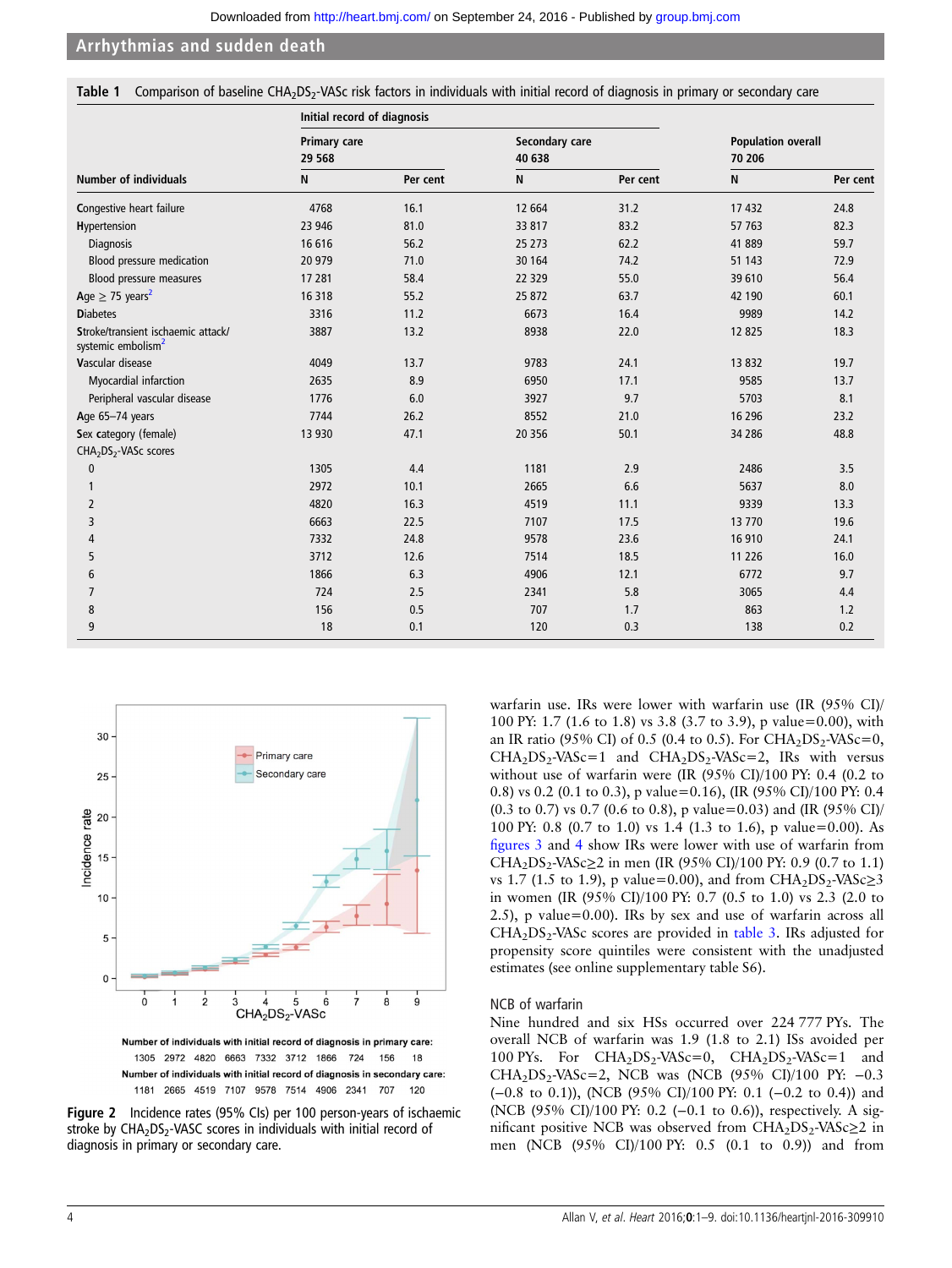<span id="page-4-0"></span>

| Table 2 Incidence rates (95% CIs) per 100 person-years of ischaemic stroke by CHA <sub>2</sub> DS <sub>2</sub> -VASC scores in individuals with initial record of |  |  |  |
|-------------------------------------------------------------------------------------------------------------------------------------------------------------------|--|--|--|
| diagnosis in primary or secondary care                                                                                                                            |  |  |  |

|                         |                     | Initial record of diagnosis |                       |                             |         |                           |                             |
|-------------------------|---------------------|-----------------------------|-----------------------|-----------------------------|---------|---------------------------|-----------------------------|
|                         | <b>Primary care</b> |                             | Secondary care        |                             |         | <b>Population overall</b> |                             |
|                         | <b>Events</b>       | Rate                        | Rate<br><b>Events</b> |                             | p Value | <b>Events</b>             | Rate                        |
| $CHA2DS2 - VASC scores$ |                     |                             |                       |                             |         |                           |                             |
| $\mathbf{0}$            | 12                  | $0.2$ (0.1 to 0.3)          | 16                    | $0.3$ (0.2 to 0.5)          | 0.16    | 28                        | $0.2$ (0.2 to 0.4)          |
|                         | 77                  | $0.6$ (0.4 to 0.7)          | 76                    | $0.7$ (0.6 to 0.9)          | 0.08    | 153                       | $0.6$ (0.5 to 0.7)          |
| $\overline{2}$          | 244                 | $1.1$ (1.0 to 1.3)          | 209                   | 1.4 $(1.2 \text{ to } 1.6)$ | 0.05    | 453                       | 1.2 $(1.1 \text{ to } 1.3)$ |
| 3                       | 528                 | $2.0$ (1.8 to 2.2)          | 485                   | 2.4 $(2.2 \text{ to } 2.6)$ | 0.01    | 1013                      | $2.2$ (2.0 to 2.3)          |
| 4                       | 766                 | $2.9$ (2.7 to 3.2)          | 907                   | $3.9$ (3.7 to 4.2)          | 0.00    | 1673                      | $3.4$ (3.2 to 3.6)          |
| 5                       | 450                 | $3.9$ (3.5 to 4.2)          | 966                   | $6.5$ (6.1 to 6.9)          | 0.00    | 1416                      | 5.3 $(5.1 \text{ to } 5.6)$ |
| 6                       | 332                 | 6.4 $(5.7 \text{ to } 7.1)$ | 1028                  | 12.0 (11.3 to 12.8)         | 0.00    | 1360                      | 9.9 (9.4 to 10.4)           |
|                         | 146                 | $7.7$ (6.6 to 9.1)          | 546                   | 14.8 (13.6 to 16.1)         | 0.00    | 692                       | 12.4 (11.5 to 13.3)         |
| 8                       | 34                  | $9.3$ (6.6 to 12.9)         | 151                   | 15.8 (13.5 to 18.5)         | 0.00    | 185                       | 13.9 (12.1 to 16.1)         |
| 9                       | 5                   | 13.4 (5.6 to 32.3)          | 27                    | 22.1 (15.2 to 32.3)         | 0.31    | 32                        | 20.0 (14.2 to 28.4)         |
| $0 - 9$                 | 2594                | $2.3$ (2.2 to 2.4)          | 4411                  | 4.3 (4.2 to 4.42)           | 0.00    | 7005                      | $3.2$ (3.2 to 3.3)          |

CHA<sub>2</sub>DS<sub>2</sub>-VASc≥3 in women (NCB (95% CI)/100 PY: 1.5 (1.1) to 1.9)). NCB estimates across all  $CHA<sub>2</sub>DS<sub>2</sub>$ -VASc scores are provided in [table 4.](#page-6-0)

#### **DISCUSSION**

We conducted the first large-scale nationally representative study of the potential benefits and harms of warfarin in individuals with AF across stroke risk and across primary and secondary care, and had two major findings. First, we confirmed that  $CHA<sub>2</sub>DS<sub>2</sub> - VASc$  accurately stratifies stroke risk in individuals with initial record of diagnosis in primary and secondary care, however clinical information recorded in both primary and secondary care must be considered in order to correctly assign  $CHA<sub>2</sub>DS<sub>2</sub> - VASc scores. Second, in individuals who were truly$  $CHA<sub>2</sub>DS<sub>2</sub> - VASC = 1$ , the absolute risk of IS (0.4 (0.3 to 0.7) with warfarin, and 0.7 (0.6 to 0.8) without warfarin) was relatively



Figure 3 Incidence rates (95% CIs) per 100 person-years of ischaemic stroke in men by  $CHA<sub>2</sub>DS<sub>2</sub>$ -VASC scores, and use of warfarin. Individuals could contribute follow-up time to periods with and without warfarin.

low and similar to the original derivation cohort of the  $CHA<sub>2</sub>DS<sub>2</sub> - VASc score<sup>1</sup>$  $CHA<sub>2</sub>DS<sub>2</sub> - VASc score<sup>1</sup>$  $CHA<sub>2</sub>DS<sub>2</sub> - VASc score<sup>1</sup>$  and the NCB of warfarin was positive but non-significant (0.1 (−0.2 to 0.4)). We therefore found insufficient evidence to support anticoagulation with warfarin in individuals with  $CHA<sub>2</sub>DS<sub>2</sub> - VASc = 1$ .

#### Findings in context

Our IS IR of 0.7 (0.6 to 0.8) for  $CHA<sub>2</sub>DS<sub>2</sub> - VASc = 1$  without warfarin is low compared with previous reports (see online supplementary table S7) although consistent with the levels of uncertainty in a recent systematic review which reported an annual rate of 1.6% but with wide CIs (0% to 3.23%). Three lines of evidence from sensitivity analyses in men with  $CHA<sub>2</sub>DS<sub>2</sub> - VASc = 1$  (see online [supplementary table](http://dx.doi.org/10.1136/heartjnl-2016-309910) S8) suggest that our estimates of stroke incidence are likely to be robust and offer reasons why they may differ from previous reports. First,



Figure 4 Incidence rates (95% CIs) per 100 person-years of ischaemic stroke in women by  $CHA<sub>2</sub>DS<sub>2</sub>$ -VASC scores, and use of warfarin. Individuals could contribute follow-up time to periods with and without warfarin.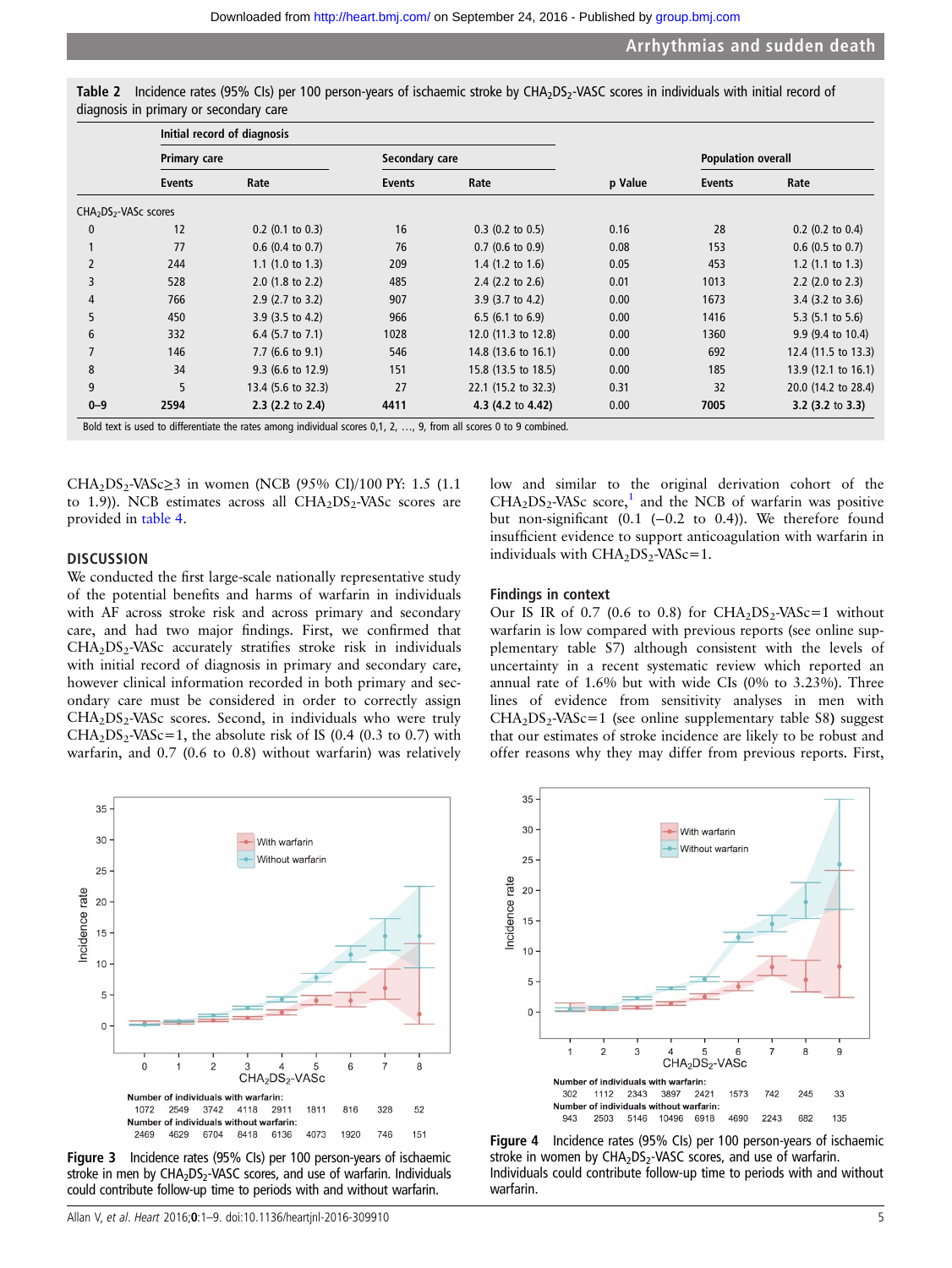<span id="page-5-0"></span>Table 3 Incidence rates (95% CIs) per 100 person-years of ischaemic stroke by CHA<sub>2</sub>DS<sub>2</sub>-VASC scores, sex and use of warfarin

|                                               | With warfarin  |                    | <b>Without warfarin</b> |                             |         | <b>Population overall</b> |                     |
|-----------------------------------------------|----------------|--------------------|-------------------------|-----------------------------|---------|---------------------------|---------------------|
|                                               | <b>Events</b>  | Rate               | <b>Events</b>           | Rate                        | p Value | <b>Events</b>             | Rate                |
| CHA <sub>2</sub> DS <sub>2</sub> -VASc scores |                |                    |                         |                             |         |                           |                     |
| Overall population                            |                |                    |                         |                             |         |                           |                     |
| $\mathbf{0}$                                  | $\overline{7}$ | $0.4$ (0.2 to 0.8) | 21                      | $0.2$ (0.1 to 0.3)          | 0.23    | 28                        | 0.2 (0.2 to 0.4)    |
| $\mathbf{1}$                                  | 27             | $0.4$ (0.3 to 0.7) | 126                     | $0.7$ (0.6 to 0.8)          | 0.03    | 153                       | $0.6$ (0.5 to 0.7)  |
| $\overline{2}$                                | 87             | 0.8 (0.7 to 1.0)   | 366                     | 1.4 $(1.3 \text{ to } 1.6)$ | 0.00    | 453                       | 1.2 $(1.1$ to 1.3)  |
| 3                                             | 144            | 1.0 (0.9 to 1.2)   | 869                     | 2.6 (2.5 to 2.8)            | 0.00    | 1013                      | 2.2 (2.0 to 2.3)    |
| 4                                             | 226            | 1.7 (1.5 to 2.0)   | 1447                    | 4.0 (3.8 to 4.2)            | 0.00    | 1673                      | 3.4 (3.2 to 3.6)    |
| 5                                             | 233            | 3.2 (2.8 to 3.6)   | 1183                    | 6.2 (5.8 to 6.5)            | 0.00    | 1416                      | 5.3 (5.1 to 5.6)    |
| 6                                             | 159            | 4.2 (3.6 to 4.8)   | 1201                    | 12.1 (11.4 to 12.8)         | 0.00    | 1360                      | 9.9 (9.4 to 10.4)   |
| $\overline{7}$                                | 111            | 7.1 (5.9 to 8.6)   | 581                     | 14.5 (13.4 to 15.7)         | 0.00    | 692                       | 12.4 (11.5 to 13.4) |
| 8                                             | 18             | 4.8 (3.0 to 7.6)   | 167                     | 17.6 (15.1 to 20.5)         | 0.00    | 185                       | 14.0 (12.1 to 16.2) |
| 9                                             | 3              | 7.5 (2.4 to 23.3)  | 29                      | 24.3 (16.9 to 35.0)         | 0.03    | 32                        | 20.1 (14.2 to 28.4) |
| $0 - 9$                                       | 1015           | 1.7 (1.6 to 1.8)   | 5990                    | 3.8 (3.7 to 3.9)            | 0.00    | 7005                      | 3.2 (3.2 to 3.3)    |
| Men                                           |                |                    |                         |                             |         |                           |                     |
| $\bf{0}$                                      | $\overline{7}$ | $0.4$ (0.2 to 0.8) | 21                      | $0.2$ (0.1 to 0.3)          | 0.23    | 28                        | 0.2 (0.2 to 0.4)    |
| 1                                             | 25             | $0.5$ (0.3 to 0.7) | 112                     | $0.8$ (0.6 to 0.9)          | 0.01    | 137                       | $0.7$ (0.6 to 0.8)  |
| $\overline{2}$                                | 75             | $0.9$ (0.7 to 1.1) | 306                     | 1.7 $(1.5 \text{ to } 1.9)$ | 0.00    | 381                       | 1.5 (1.3 to 1.6)    |
| 3                                             | 106            | $1.3$ (1.1 to 1.5) | 550                     | 2.9 (2.7 to 3.2)            | 0.00    | 656                       | 2.4 (2.2 to 2.6)    |
| 4                                             | 119            | 2.2 (1.8 to 2.6)   | 489                     | 4.3 (3.9 to 4.7)            | 0.00    | 608                       | 3.6 (3.3 to 3.9)    |
| 5                                             | 122            | 4.1 (3.4 to 4.9)   | 491                     | 7.8 (7.1 to 8.5)            | 0.00    | 613                       | 6.6 (6.1 to 7.1)    |
| 6                                             | 51             | 4.1 (3.1 to 5.4)   | 312                     | 11.5 (10.3 to 12.9)         | 0.00    | 363                       | 9.2 (8.3 to 10.1)   |
| $\overline{7}$                                | 27             | 6.1 (4.3 to 9.2)   | 129                     | 14.5 (12.2 to 17.3)         | 0.00    | 156                       | 11.9 (10.1 to 13.9) |
| 8                                             | $\overline{1}$ | 1.9 (0.3 to 13.3)  | 20                      | 14.5 (9.4 to 22.5)          | 0.01    | 21                        | 11.0 (7.2 to 16.8)  |
| $0 - 8$                                       | 533            | 1.6 (1.4 to 1.7)   | 2430                    | 2.9 (2.8 to 3.1)            | 0.00    | 2963                      | 2.5 (2.4 to 2.6)    |
| Women                                         |                |                    |                         |                             |         |                           |                     |
| $\mathbf{1}$                                  | $\mathbf 2$    | $0.4$ (0.1 to 1.5) | 14                      | $0.4$ (0.2 to 0.7)          | 0.97    | 16                        | $0.4$ (0.3 to 0.7)  |
| $\overline{2}$                                | $12\,$         | $0.5$ (0.3 to 0.9) | 60                      | $0.7$ (0.6 to 0.9)          | 0.24    | 72                        | $0.7$ (0.5 to 0.8)  |
| 3                                             | 38             | $0.7$ (0.5 to 1.0) | 319                     | 2.3 (2.0 to 2.5)            | 0.00    | 357                       | 1.8 (1.6 to 2.0)    |
| 4                                             | 107            | 1.4 $(1.1$ to 1.7) | 958                     | 3.9 (3.7 to 4.1)            | 0.00    | 1065                      | 3.3 (3.1 to 3.5)    |
| 5                                             | 111            | $2.5$ (2.1 to 3.0) | 692                     | 5.4 (5.0 to 5.8)            | 0.00    | 803                       | 4.7 (4.4 to 5.0)    |
| 6                                             | 108            | 4.2 (3.5 to 5.0)   | 889                     | 12.3 (11.5 to 13.1)         | 0.00    | 997                       | 10.2 (9.5 to 10.8)  |
| $\overline{7}$                                | 84             | 7.4 (6.0 to 9.2)   | 452                     | 14.5 (13.2 to 15.9)         | 0.00    | 536                       | 12.6 (11.6 to 13.7) |
| 8                                             | 17             | 5.3 (3.3 to 8.5)   | 147                     | 18.1 (15.4 to 21.3)         | 0.00    | 164                       | 14.5 (12.4 to 16.9) |
| 9                                             | 3              | 7.5 (2.4 to 23.3)  | 29                      | 24.3 (16.9 to 35.0)         | 0.03    | 32                        | 20.1 (14.2 to 28.4) |
| $1 - 9$                                       | 482            | $2.0$ (1.8 to 2.1) | 3560                    | 4.8 (4.6 to 4.9)            | 0.00    | 4042                      | 4.1 (3.9 to 4.2)    |

as found in our main analysis, secondary care records underestimate stroke risk in half of individuals, and therefore previous studies which have predominantly focused on secondary care populations are likely to be biased by misclassification of  $CHA<sub>2</sub>DS<sub>2</sub> - VASc$  scores. In a sensitivity analysis of men with  $CHA<sub>2</sub>DS<sub>2</sub> - VASC = 1$  according to secondary care records (which included 53% who were truly  $CHA<sub>2</sub>DS<sub>2</sub>-VASc<sub>2</sub>2$ , we found an IR of 1.4 (1.2 to 1.5), which is twice as high as the rate found for men who were truly  $CHA<sub>2</sub>DS<sub>2</sub> - VASc=1$  (0.7 (0.6 to 0.8)) and similar to the meta-analysed rate found in the recent systematic review (1.6 (0 to 3.23)). Importantly, we confirm that if  $CHA<sub>2</sub>DS<sub>2</sub>$ -VASc risk is underestimated then stroke rates at the lower end of the CHA<sub>2</sub>DS<sub>2</sub>-VASc scale are overestimated, which has implications on treatment decisions. Second, Friberg, et  $al^{25}$  $al^{25}$  $al^{25}$ reported that variation in the literature also exists because of differences in the way stroke is defined, and that a 44% higher IR is observed when including wider thromboembolic end points. We also confirmed this in a sensitivity analysis, and found that for men with  $CHA<sub>2</sub>DS<sub>2</sub>-VASc=1$ , the IR doubled from 0.7 (0.6) to 0.8) to 1.4 (1.2 to 1.5) when systemic embolism, pulmonary embolism and transient ischaemic attacks were included as a

composite end point. Third, differences in previously reported stroke rates at  $CHA<sub>2</sub>DS<sub>2</sub>-VASc=1$  may exist because not all 1-point scoring risk factors (heart failure, hypertension, diabetes mellitus, vascular disease, age 65–74 years, female sex) confer the same stroke risk. $^{28}$  $^{28}$  $^{28}$  In sensitivity analyses, we found that age 65–74 years conferred the highest stroke risk with IR of 1.2 (0.9 to 1.5). Thus, population-based IRs of  $CHA<sub>2</sub>DS<sub>2</sub>-VASc=1$ will depend upon the distribution of 1-point scoring risk factors within the population.

Unlike the recent systematic review, our findings with regard to  $CHA<sub>2</sub>DS<sub>2</sub> - VASC = 1$  are supported by NCB analyses. To our knowledge, this is the first NCB analysis of warfarin to date that includes both individuals with initial record of diagnosis in primary and secondary care. We found a positive but nonsignificant treatment benefit of warfarin in individuals with  $CHA<sub>2</sub>DS<sub>2</sub> - VASC = 1$  (0.1 (-0.2 to 0.4)), and therefore insufficient evidence to support anticoagulation with warfarin in these individuals. Existing NCB analyses of warfarin have predominantly focused on individuals with initial record of diagnosis in secondary care, but have also shown an unclear benefit of treatment at  $CHA<sub>2</sub>DS<sub>2</sub>-VASc=1$ , including in both the nationwide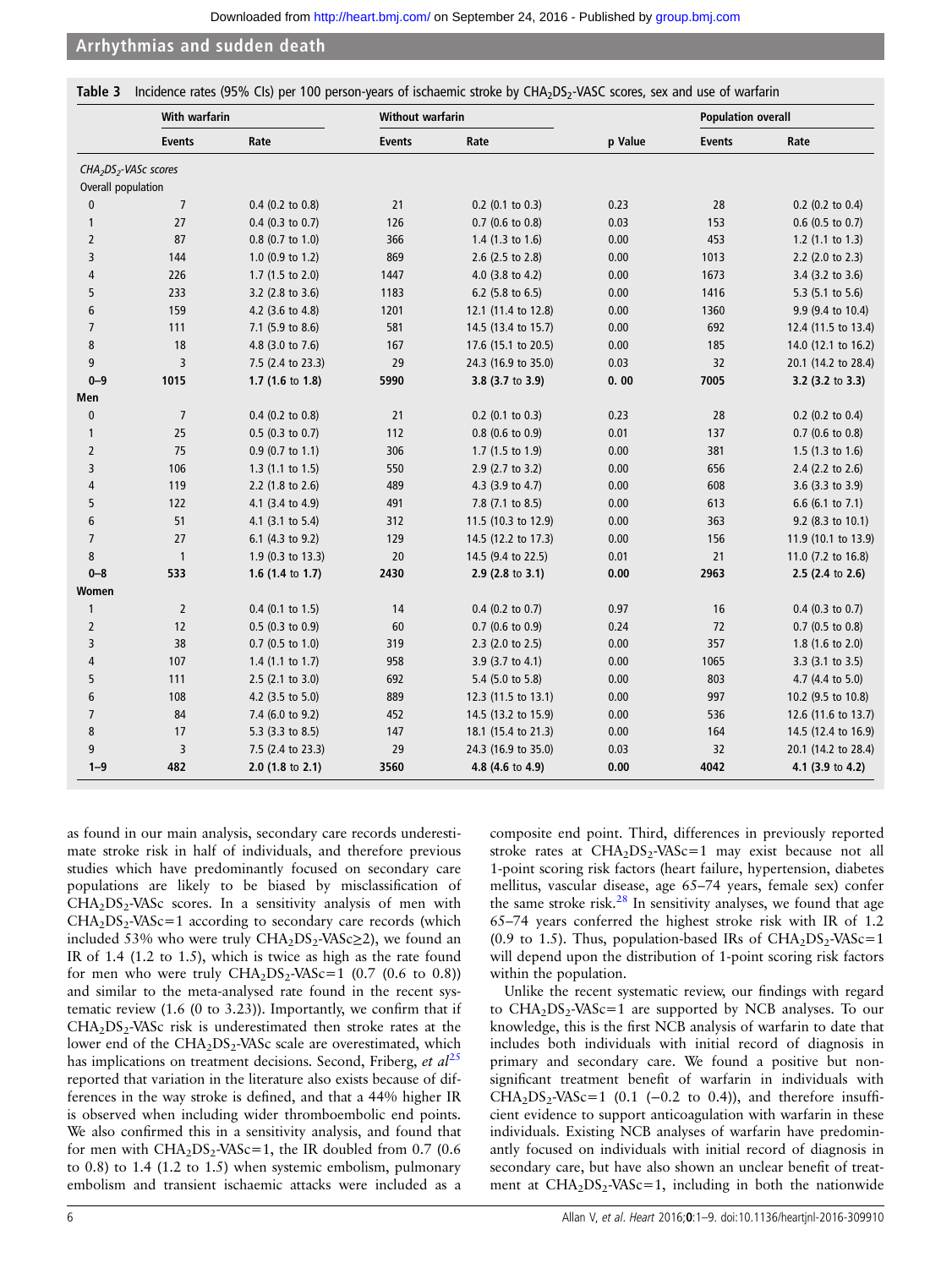<span id="page-6-0"></span>

| Table 4 Net clinical benefit (95% CIs) per 100 person-years with   |
|--------------------------------------------------------------------|
| warfarin, by CHA <sub>2</sub> DS <sub>2</sub> -VASC scores and sex |

|                |                                               | <b>Total stroke events</b> |                             |  |
|----------------|-----------------------------------------------|----------------------------|-----------------------------|--|
|                | <b>Ischaemic stroke</b>                       | Haemorrhagic stroke        | <b>Net clinical benefit</b> |  |
|                | CHA <sub>2</sub> DS <sub>2</sub> -VASc scores |                            |                             |  |
|                | Overall population                            |                            |                             |  |
| $\mathbf 0$    | 28                                            | 8                          | $-0.3$ ( $-0.8$ to 0.1)     |  |
| 1              | 153                                           | 54                         | $0.1$ (-0.2 to 0.4)         |  |
| $\overline{2}$ | 453                                           | 95                         | $0.2$ (-0.1 to 0.6)         |  |
| 3              | 1013                                          | 165                        | 1.5 (1.2 to 1.8)            |  |
| 4              | 1673                                          | 237                        | 2.2 (1.8 to 2.6)            |  |
| 5              | 1416                                          | 180                        | 3.2 (2.6 to 3.8)            |  |
| 6              | 1360                                          | 104                        | 7.7 (6.7 to 8.8)            |  |
| 7              | 692                                           | 45                         | 7.2 (5.2 to 9.1)            |  |
| 8              | 185                                           | 18                         | 12.8 (8.9 to 16.9)          |  |
| 9              | 32                                            | $\mathbf 0$                | 16.8 (1.8 to 31.5)          |  |
| $0 - 9$        | 7005                                          | 906                        | 1.9 (1.8 to 2.1)            |  |
| Men            |                                               |                            |                             |  |
| $\mathbf 0$    | 28                                            | 8                          | $-0.3$ ( $-0.8$ to 0.1)     |  |
| 1              | 137                                           | 48                         | $0.1$ (-0.2 to 0.4)         |  |
| $\overline{2}$ | 381                                           | 79                         | $0.5$ (0.1 to 0.9)          |  |
| 3              | 656                                           | 103                        | 1.5 (1.1 to 1.9)            |  |
| 4              | 608                                           | 93                         | 2.0 (1.3 to 2.7)            |  |
| 5              | 613                                           | 88                         | 3.9 (2.6 to 4.9)            |  |
| 6              | 363                                           | 26                         | 7.1 (5.2 to 9.1)            |  |
| $\overline{7}$ | 156                                           | 15                         | 8.6 (4.7 to 13.0)           |  |
| 8              | 21                                            | 3                          | 15.9 (7.0 to 25.7)          |  |
| $0 - 8$        | 2963                                          | 463                        | 1.2 (1.0 to 1.4)            |  |
| Women          |                                               |                            |                             |  |
| 1              | 16                                            | 6                          | $0.3$ (-0.4 to 0.8)         |  |
| $\overline{2}$ | 72                                            | 16                         | $-0.1$ (-0.6 to 0.3)        |  |
| 3              | 357                                           | 62                         | 1.5 (1.1 to 1.9)            |  |
| 4              | 1065                                          | 144                        | 2.4 (2.0 to 2.8)            |  |
| 5              | 803                                           | 92                         | 3.1 (2.3 to 3.8)            |  |
| 6              | 997                                           | 78                         | $8.0$ (6.6 to 9.3)          |  |
| 7              | 536                                           | 30                         | 6.8 (4.4 to 9.1)            |  |
| 8              | 164                                           | 15                         | 12.4 (7.9 to 17.3)          |  |
| 9              | 32                                            | $\mathbf 0$                | 16.8 (3.1 to 30.5)          |  |
| $1 - 9$        | 4042                                          | 443                        | 2.7 (2.4 to 3.0)            |  |

Danish  $(-0.02 \ (-0.15 \text{ to } 0.11))$ ,<sup>[29](#page-8-0)</sup> and Swedish (0.00 (not reported)) $30$  cohorts.

# Direct oral anticoagulants

A question that remains is whether the newer DOACs (dabigatran, rivaroxaban, apixaban and edoxaban) have a role in the treatment of lower-risk individuals. In DOAC trials (eg, randomized evaluation of long-term anticoagulant therapy  $(RE-LY)$ ,<sup>3</sup> rivaroxaban once daily oral direct factor xa inhibition compared with vitamin k antagonism for prevention of stroke and embol-ism trial in atrial fibrillation (ROCKET-AF),<sup>[32](#page-8-0)</sup> apixaban for reduction in stroke and other thromboembolic events in atrial fibrillation (ARISTOTLE) $33$  and effective anticoagulation with factor xa next generation in atrial fibrillation–thrombolysis in myocardial Infarction 48 (ENGAGE AF-TIMI 48) $34$ ) all four agents were shown to be as effective in preventing ISs as warfarin, and associated with fewer HSs (see online [supplementary](http://dx.doi.org/10.1136/heartjnl-2016-309910) [table](http://dx.doi.org/10.1136/heartjnl-2016-309910) S9). We applied the trial reported relative risks of IS and HS to our data to consider the NCB of DOACs compared with no treatment. We found a significant positive NCB at

 $CHA<sub>2</sub>DS<sub>2</sub> - VASC = 1$  across all agents (see online [supplementary](http://dx.doi.org/10.1136/heartjnl-2016-309910) [table](http://dx.doi.org/10.1136/heartjnl-2016-309910) S10), and therefore some, although extrapolated evidence that DOACs may be a more suitable treatment option for those at lower stroke risk. We caution against interpreting this finding too strongly, however, as the extrapolated model takes on multiple assumptions. First, it assumes that the relative risk reduction is constant over the entire period of follow-up, and across all levels of the  $CHA<sub>2</sub>DS<sub>2</sub>$ -VASc score. Second, it assumes that the trial population is representative of the general AF population. And third, it assumes that the benefit and harm end point definitions are equivalent. All four DOAC trials were approximately 2 years in duration, which is comparable to the 2.2 median years of follow-up in this analysis. However based on trial eligibility criteria, patients at  $CHA<sub>2</sub>DS<sub>2</sub> - VASC = 1$  were largely excluded from DOAC trials, and as previously demonstrated these trials represented only a half to two-thirds of the AF population in the UK. $35$  Lastly, benefit and harm end point definitions did vary across trials (see online supplementary table S9).

#### Clinical implications

We confirmed that  $CHA<sub>2</sub>DS<sub>2</sub>$ -VASc is valid for estimating stroke risk in individuals with initial record of diagnosis in primary and secondary care, and therefore advocate use of the score across the full patient pathway. While we showed that lack of integration of primary and secondary care information may lead to inaccurate  $CHA<sub>2</sub>DS<sub>2</sub>-VASc$  scores, we do not regard this as an issue at point of care as clinicians are able to verify stroke risk factors with patients directly. However with the advent of clinical decision support systems,  $36$  greater integration of primary and secondary care, and better recording of risk factors is urgently required in order to avoid undue patient harm through underestimation of stroke risk. Finally, we found insufficient evidence to support stroke prevention with warfarin at  $CHA<sub>2</sub>DS<sub>2</sub> - VASC = 1$ , and this may have relevance for future treatment guidelines. $37$ 

# Research implications

Our findings highlight the value of linked EHRs in investigating individuals across the full pathway of primary and secondary care, and crucially in identifying individuals with  $CHA<sub>2</sub>DS<sub>2</sub>-VASc=1$  in whom treatment guidelines have so far been unclear. Primary care records were instrumental in identifying individuals with  $CHA<sub>2</sub>DS<sub>2</sub>-VASc=1$  and we therefore propose wider utilisation of existing and discovery of new primary care data sources for studying these individuals in future research, and in particular in 'real-world' comparative effectiveness studies of DOACs. By comparison, several large-scale secondary care data sources have already been used in AF research,  $25 \frac{28}{38}$  however these are currently limited in terms of depth of clinical information, such as lack of prescriptions or biomarker data. We therefore propose wider linkage of routinely collected records to other clinical data sources such as disease-specific registries where deeper phenotype information is contained.

#### Strengths and limitations

Our study's principal strength was the inclusion of individuals, risk factors and end points captured across the full pathway of primary and secondary care, which is unlike previous studies that have predominantly focused on secondary care populations. We were limited by the depth and completeness of clinical information currently recorded in primary and secondary care records, however, we minimised the impact of this by analysing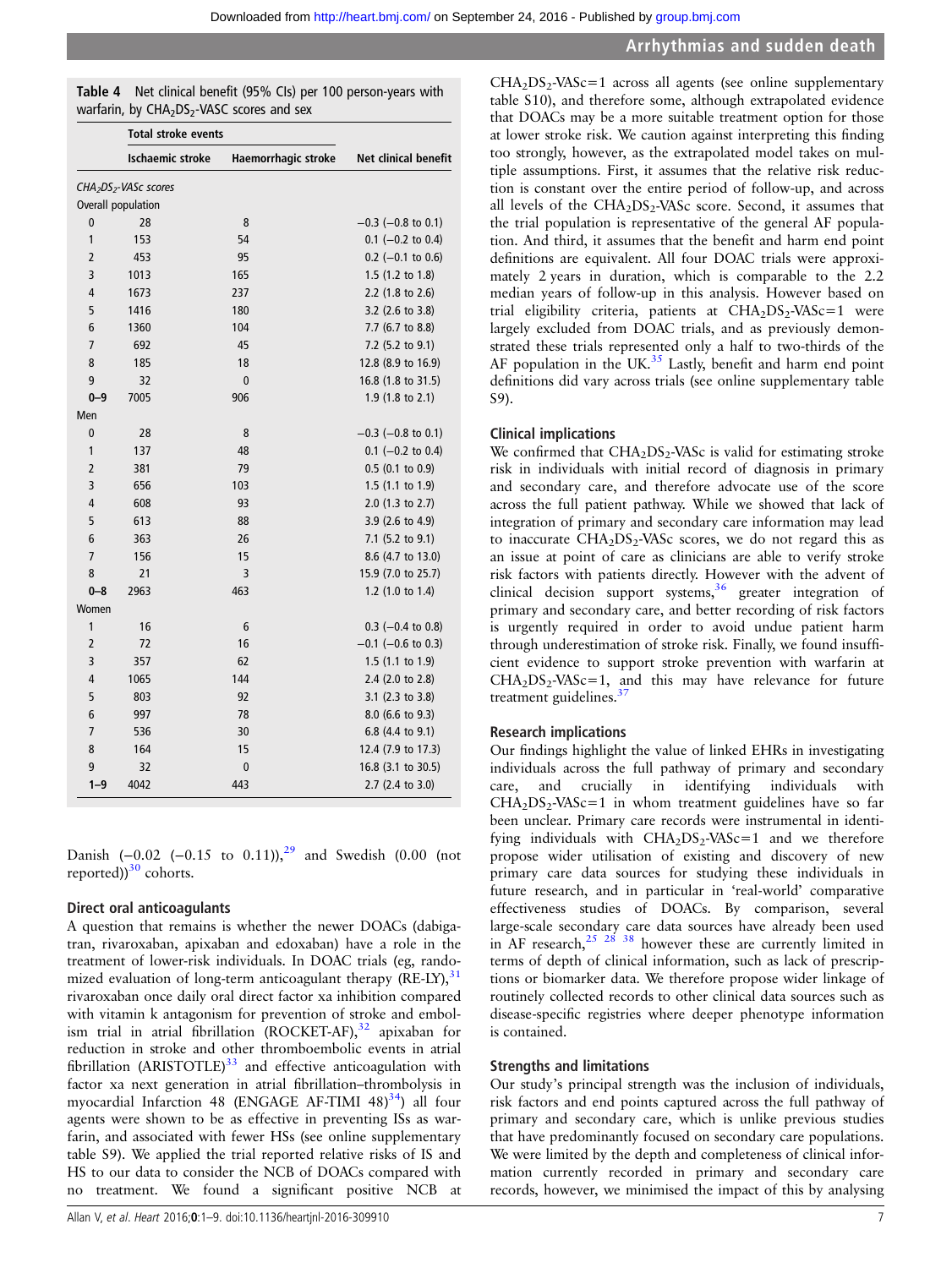<span id="page-7-0"></span>multiple data sources, and adopting robust phenotypes for capturing individuals, risk factors and end points. An example of the value of CALIBER phenotypes comes from hypertension. As shown, the proportion of individuals with baseline hypertension rose significantly when information from diagnosis codes was supplemented with blood pressure measurements and prescriptions data. It is however still possible that some individuals, risk factors and end points may have been overlooked, but we consider the number affected to be minimal, and less than previous studies. While the lack of DOAC data may be considered a limitation of the present analysis, it should be noted that warfarin remains the most widely used oral anticoagulant. Therefore, studies involving pre-DOAC era cohorts such as this are still shown to be of contemporary relevance. Lastly, though we included a large sample size of 70 000 individuals, we found that only a quarter of the overall population had  $CHA<sub>2</sub>DS<sub>2</sub> - VASc scores 0, 1 and 2. We therefore cannot rule out$ the possibility that a positive NCB of warfarin may be observed at  $CHA<sub>2</sub>DS<sub>2</sub> - VASc = 1$  given a larger study population.

#### **CONCLUSION**

 $CHA<sub>2</sub>DS<sub>2</sub> - VASc$  accurately stratifies IS risk in individuals with AF across both primary and secondary care. However IRs of IS at  $CHA<sub>2</sub>DS<sub>2</sub> - VASC = 1$  are lower than previously reported, which may change the decision to start anticoagulation with warfarin in these individuals.

#### Key messages

#### What is already known on this subject?

It is unclear whether individuals with atrial fibrillation (AF) and  $CHA<sub>2</sub>DS<sub>2</sub>-VASC=1$  benefit from stroke prevention with warfarin. Previous large-scale, population-based studies have reported incidence of ischaemic stroke (IS) in individuals with  $CHA<sub>2</sub>DS<sub>2</sub> - VASC = 1$ ; however have neglected the full patient pathway by focusing on those with initial record of diagnosis in secondary care.

#### What might this study add?

We confirmed that  $CHA<sub>2</sub>DS<sub>2</sub>$ -VASc accurately stratifies IS risk in individuals with AF across both primary and secondary care, however incidence rates (IRs) at  $CHA<sub>2</sub>DS<sub>2</sub>$ -VASc=1 are lower than previously reported. We found a significant positive net clinical benefit of warfarin from  $CHA<sub>2</sub>DS<sub>2</sub>-VASc<sub>≥</sub>2$  in men and from CHA<sub>2</sub>DS<sub>2</sub>-VASc $\geq$ 3 in women, with 0.5 (0.1 to 0.9) and 1.5 (1.1 to 1.9) ISs avoided per 100 person-years of warfarin treatment, respectively.

#### How might this impact on clinical practice?

IRs at  $CHA<sub>2</sub>DS<sub>2</sub> - VASC = 1$  are lower than previously reported, which may change the decision to start anticoagulation with warfarin in these individuals.

Twitter Follow Victoria Allan at [@victoriaallanuk](http://twitter.com/victoriaallanuk) and Amitava Banerjee at [@amibanerjee1](http://twitter.com/amibanerjee1)

Contributors VA analysed and interpreted the data, and drafted the manuscript. HH led the study as principal investigator. AB contributed to interpretation of results and drafting of manuscript. ADS and RP contributed to the data analysis. SD extracted and validated the data. AB, ADS, HH, J-PC, RP and SD critically reviewed drafts of the manuscript, and approved the final version.

Funding This project was supported by the European Society of Cardiology, and the 10 funders of the Farr Institute of Health Informatics Research: The Medical Research Council (K006584/1) in partnership with Arthritis Research UK, the British Heart Foundation, Cancer Research UK, the Economic and Social Research Council, the Engineering and Physical Sciences Research Council, the NIHR, the National Institute for Social Care and Health Research (Welsh Assembly Government), the Chief Scientist Office (Scottish Government Health Directorates) and the Wellcome Trust.

#### Competing interests None declared.

Ethics approval CALIBER has received Ethics approval (ref: 09/H0810/16) and Ethics and Confidentiality Committee of the National Information Governance Board for Health and Social Care approval (ref: ECC 2-06(b)/2009 CALIBER data set).

Provenance and peer review Not commissioned; externally peer reviewed.

Data sharing statement CALIBER data can be accessed on application.

Open Access This is an Open Access article distributed in accordance with the terms of the Creative Commons Attribution (CC BY 4.0) license, which permits others to distribute, remix, adapt and build upon this work, for commercial use, provided the original work is properly cited. See: [http://creativecommons.org/licenses/](http://creativecommons.org/licenses/by/4.0/) [by/4.0/](http://creativecommons.org/licenses/by/4.0/)

#### **REFERENCES**

- 1 Lip GY, Nieuwlaat R, Pisters R, et al. Refining clinical risk stratification for predicting stroke and thromboembolism in atrial fibrillation using a novel risk factor-based approach: the euro heart survey on atrial fibrillation. *[Chest](http://dx.doi.org/10.1378/chest.09-1584)* 2010;137:263-72.
- 2 Camm AJ, Lip GY, De Caterina R, et al. 2012 focused update of the ESC Guidelines for the management of atrial fibrillation: an update of the 2010 ESC Guidelines for the management of atrial fibrillation. Developed with the special contribution of the European Heart Rhythm Association. Eur Heart J 2012;33:2719–47.
- National Institute for Health and Care Excellence. Atrial fibrillation: management. <http://www.nice.org.uk/guidance/cg127> (accessed 13 Apr 2016).
- January CT, Wann LS, Alpert JS, et al. 2014 AHA/ACC/HRS guideline for the management of patients with atrial fibrillation: a report of the American College of Cardiology/American Heart Association Task Force on Practice Guidelines and the Heart Rhythm Society. [J Am Coll Cardiol](http://dx.doi.org/10.1016/j.jacc.2014.03.022) 2014;64:e1-76.
- 5 Joundi RA, Cipriano LE, Sposato LA, et al. Ischemic stroke risk in patients with atrial fibrillation and CHA2DS2-VASc score of 1: systematic review and meta-analysis. [Stroke](http://dx.doi.org/10.1161/STROKEAHA.115.012609) 2016;47:1364-7.
- 6 Morley KI, Wallace J, Denaxas SC, et al. Defining disease phenotypes using national linked electronic health records: a case study of atrial fibrillation. PLOS ONE 2014;9: e110900.
- Denaxas SC, George J, Herrett E, et al. Data resource profile: cardiovascular disease research using linked bespoke studies and electronic health records (CALIBER). [Int J Epidemiol](http://dx.doi.org/10.1093/ije/dys188) 2012;41:1625–38.
- 8 Forslund T, Wettermark B, Wandell P, et al. Risk scoring and thromboprophylactic treatment of patients with atrial fibrillation with and without access to primary healthcare data: experience from the Stockholm health care system. [Int J Cardiol](http://dx.doi.org/10.1016/j.ijcard.2013.10.063) 2013;170:208–14.
- 9 Walley T, Mantgani A. The UK general practice research database. [Lancet](http://dx.doi.org/10.1016/S0140-6736(97)04248-7) 1997;350:1097–9.
- 10 Health and Social Care Information Centre. Hospital Episodes Statistics (HES). [http://](http://www.hscic.gov.uk/hes) [www.hscic.gov.uk/hes](http://www.hscic.gov.uk/hes) (accessed 13 Apr 2016).
- 11 Herrett E, Smeeth L, Walker L, et al. The Myocardial Ischaemia National Audit Project (MINAP). [Heart](http://dx.doi.org/10.1136/hrt.2009.192328) 2010;96:1264–7.
- 12 Office for National Statistics. Mortality Statistics: Deaths registered in England and Wales. [http://www.ons.gov.uk/ons/rel/vsob1/mortality-statistics--deaths-registered](http://www.ons.gov.uk/ons/rel/vsob1/mortality-statistics--deaths-registered-in-england-and-wales--series-dr-/index.html)[in-england-and-wales--series-dr-/index.html](http://www.ons.gov.uk/ons/rel/vsob1/mortality-statistics--deaths-registered-in-england-and-wales--series-dr-/index.html) (accessed 13 Apr 2016).
- 13 Mathur R, Bhaskaran K, Chaturvedi N, et al. Completeness and usability of ethnicity data in UK-based primary care and hospital databases. [J Public Health \(Oxf\)](http://dx.doi.org/10.1093/pubmed/fdt116) 2014;36:684–92.
- 14 Herrett E, Gallagher AM, Bhaskaran K, et al. Data resource profile: Clinical Practice Research Datalink (CPRD). [Int J Epidemiol](http://dx.doi.org/10.1093/ije/dyv098) 2015;44:827-36.
- 15 Chisholm J. The Read clinical classification. **[BMJ](http://dx.doi.org/10.1136/bmj.300.6732.1092)** 1990;300:1092.
- 16 World Health Organisation. International Classification of Diseases (ICD). [http://](http://www.who.int/classifications/icd/en/) [www.who.int/classi](http://www.who.int/classifications/icd/en/)fications/icd/en/ (accessed 13 Apr 2016).
- 17 Rapsomaniki E, Timmis A, George J, et al. Blood pressure and incidence of twelve cardiovascular diseases: lifetime risks, healthy life-years lost, and age-specific associations in 1.25 million people. *[Lancet](http://dx.doi.org/10.1016/S0140-6736(14)60685-1)* 2014;383:1899-911.
- Shah AD, Langenberg C, Rapsomaniki E, et al. Type 2 diabetes and incidence of cardiovascular diseases: a cohort study in 1.9 million people. [Lancet Diabetes](http://dx.doi.org/10.1016/S2213-8587(14)70219-0) [Endocrinol](http://dx.doi.org/10.1016/S2213-8587(14)70219-0) 2015;3:105–13.
- 19 Pujades-Rodriguez M, Timmis A, Stogiannis D, et al. Socioeconomic deprivation and the incidence of 12 cardiovascular diseases in 1.9 million women and men: implications for risk prediction and prevention. [PLoS ONE](http://dx.doi.org/10.1371/journal.pone.0104671) 2014;9:e104671.
- 20 Pujades-Rodriguez M, George J, Shah AD, et al. Heterogeneous associations between smoking and a wide range of initial presentations of cardiovascular disease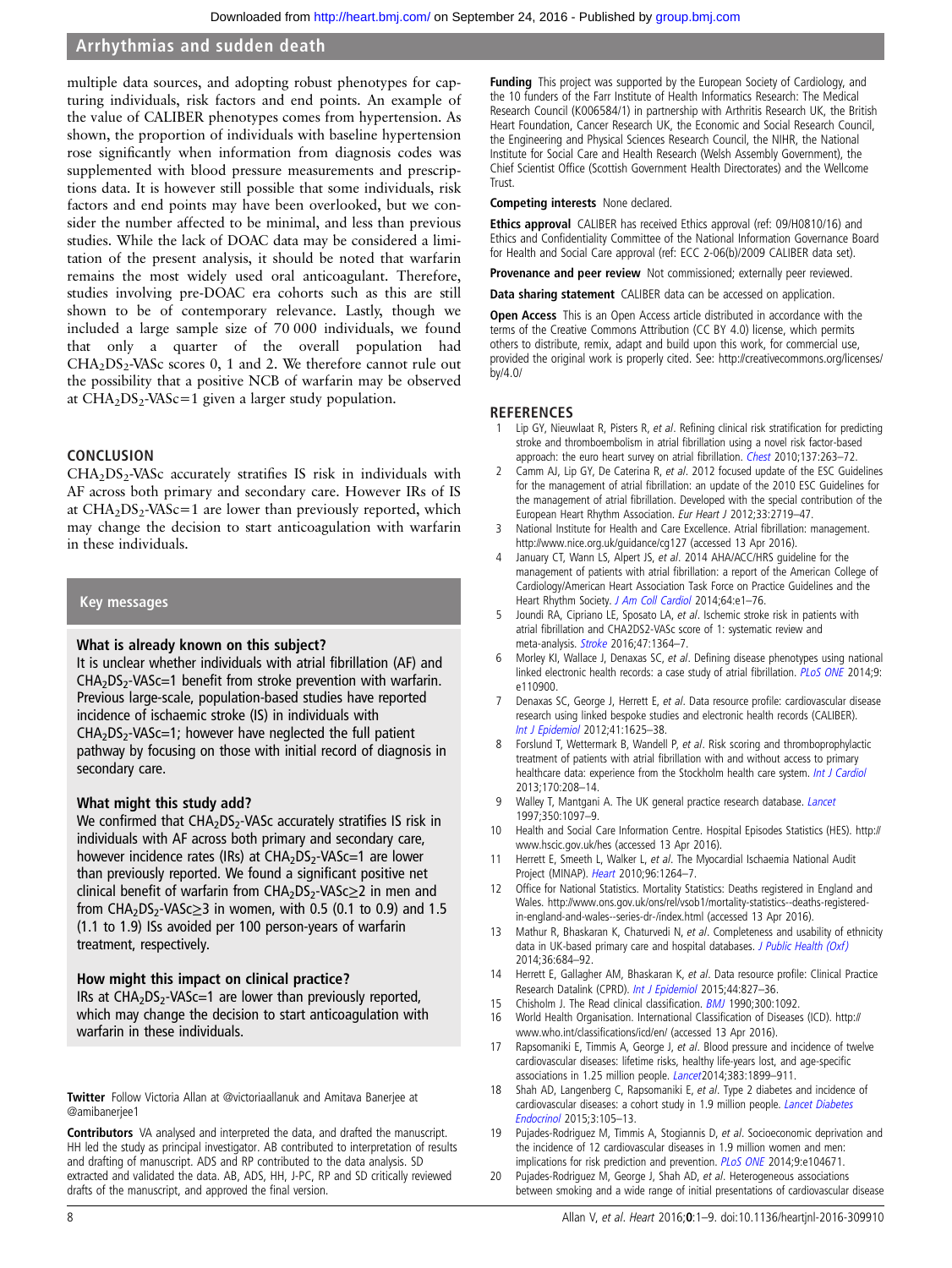<span id="page-8-0"></span>in 1937360 people in England: lifetime risks and implications for risk prediction. [Int J Epidemiol](http://dx.doi.org/10.1093/ije/dyu218) 2015;44:129–41.

- 21 De Caterina R, Camm AJ. What is 'valvular' atrial fibrillation? A reappraisal. [Eur Heart J](http://dx.doi.org/10.1093/eurheartj/ehu352) 2014;35:3328–35.
- 22 National Institute for Health and Care Excellence. Hypertension in adults: diagnosis and management.<http://www.nice.org.uk/guidance/cg127> (accessed 13 Apr 2016).
- 23 Gallagher AM, van Staa TP, Murray-Thomas T, et al. Population-based cohort study of warfarin-treated patients with atrial fibrillation: incidence of cardiovascular and bleeding outcomes. **[BMJ Open](http://dx.doi.org/10.1136/bmjopen-2013-003839) 2014**;4:e003839.
- 24 Go AS, Mozaffarian D, Roger VL, et al. Heart disease and stroke statistics--2013 update: a report from the American Heart Association. [Circulation](http://dx.doi.org/10.1161/CIR.0b013e31828124ad) 2013;127:e6-e245.
- 25 Friberg L, Skeppholm M, Terént A. Benefit of anticoagulation unlikely in patients with atrial fibrillation and a CHA2DS2-VASc score of 1. [J Am Coll Cardiol](http://dx.doi.org/10.1016/j.jacc.2014.10.052) 2015;65:225–32.
- 26 Herrett E, Shah AD, Boggon R, et al. Completeness and diagnostic validity of recording acute myocardial infarction events in primary care, hospital care, disease registry, and national mortality records: cohort study. BMJ 2013;346:f2350.
- 27 Singer DE, Chang Y, Fang MC, et al. The net clinical benefit of warfarin anticoagulation in atrial fibrillation. [Ann Intern Med](http://dx.doi.org/10.7326/0003-4819-151-5-200909010-00003) 2009;151:297–305.
- 28 Chao TF, Liu CJ, Wang KL, et al. Should atrial fibrillation patients with 1 additional risk factor of the CHA2DS2-VASc score (beyond sex) receive oral anticoagulation? [J Am Coll Cardiol](http://dx.doi.org/10.1016/j.jacc.2014.11.046) 2015;65:635–42.
- 29 Olesen JB, Lip GY, Lindhardsen J, et al. Risks of thromboembolism and bleeding with thromboprophylaxis in patients with atrial fibrillation: a net clinical benefit analysis using a 'real world' nationwide cohort study. [Thromb Haemost](http://dx.doi.org/10.1160/TH11-05-0364) 2011;106:739-49.
- 30 Friberg L, Rosenqvist M, Lip GY. Net clinical benefit of warfarin in patients with atrial fibrillation: a report from the Swedish atrial fibrillation cohort study. [Circulation](http://dx.doi.org/10.1161/CIRCULATIONAHA.111.055079) 2012;125:2298–307.
- 31 Connolly SJ, Ezekowitz MD, Yusuf S, et al. Dabigatran versus warfarin in patients with atrial fibrillation. [N Engl J Med](http://dx.doi.org/10.1056/NEJMoa0905561) 2009;361:1139-51.
- 32 Patel MR, Mahaffey KW, Garg J, et al. Rivaroxaban versus warfarin in nonvalvular atrial fibrillation. [N Engl J Med](http://dx.doi.org/10.1056/NEJMoa1009638) 2011;365:883-91.
- 33 Granger CB, Alexander JH, McMurray JJ, et al. Apixaban versus warfarin in patients with atrial fibrillation. [N Engl J Med](http://dx.doi.org/10.1056/NEJMoa1107039) 2011;365:981-92.
- 34 Giugliano RP, Ruff CT, Braunwald E, et al. Edoxaban versus warfarin in patients with atrial fibrillation. [N Engl J Med](http://dx.doi.org/10.1056/NEJMoa1310907) 2013;369:2093-104.
- 35 Lee S, Monz BU, Clemens A, et al. Representativeness of the dabigatran, apixaban and rivaroxaban clinical trial populations to real-world atrial fibrillation patients in the United Kingdom: a cross-sectional analysis using the General Practice Research Database. [BMJ Open](http://dx.doi.org/10.1136/bmjopen-2012-001768) 2012;2:pii: e001768.
- 36 Chackery DG, Keshavjee K, Mirza K, et al. Integrating clinical decision support into EMR and PHR: a case study using anticoagulation. Stud Health Technol Inform 2015;208:98–103.
- 37 Kirchhof P, Benussi S, Kotecha D, et al. ESC guidelines for the management of atrial fibrillation developed in collaboration with EACTS. Eur H J (In press) 27 Aug 2016.
- 38 Olesen JB, Torp-Pedersen C, Hansen ML, et al. The value of the CHA2DS2-VASc score for refining stroke risk stratification in patients with atrial fibrillation with a CHADS2 score 0-1: a nationwide cohort study. [Thromb Haemost](http://dx.doi.org/10.1160/TH12-03-0175) 2012;107:1172–9.